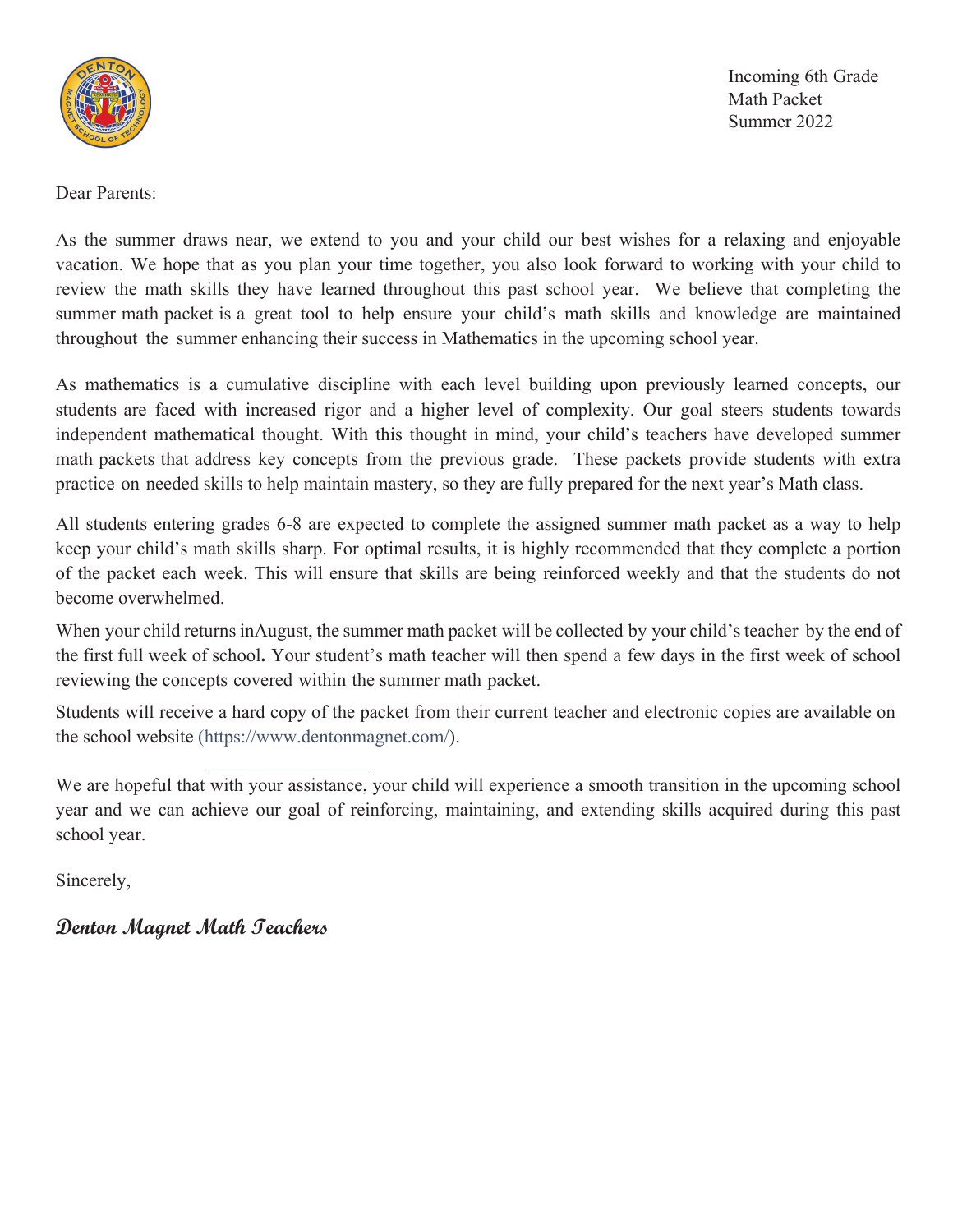## Summer Math Packet



Denton Magnet School of Technology

Grade 5 into 6



- This packet is designed to help you retain the information you learned this year in 5<sup>th</sup> grade.
- The packet is due Wednesday, August 10, 2022.
- If you lose your packet, you can download a new copy from our website.

Have a great

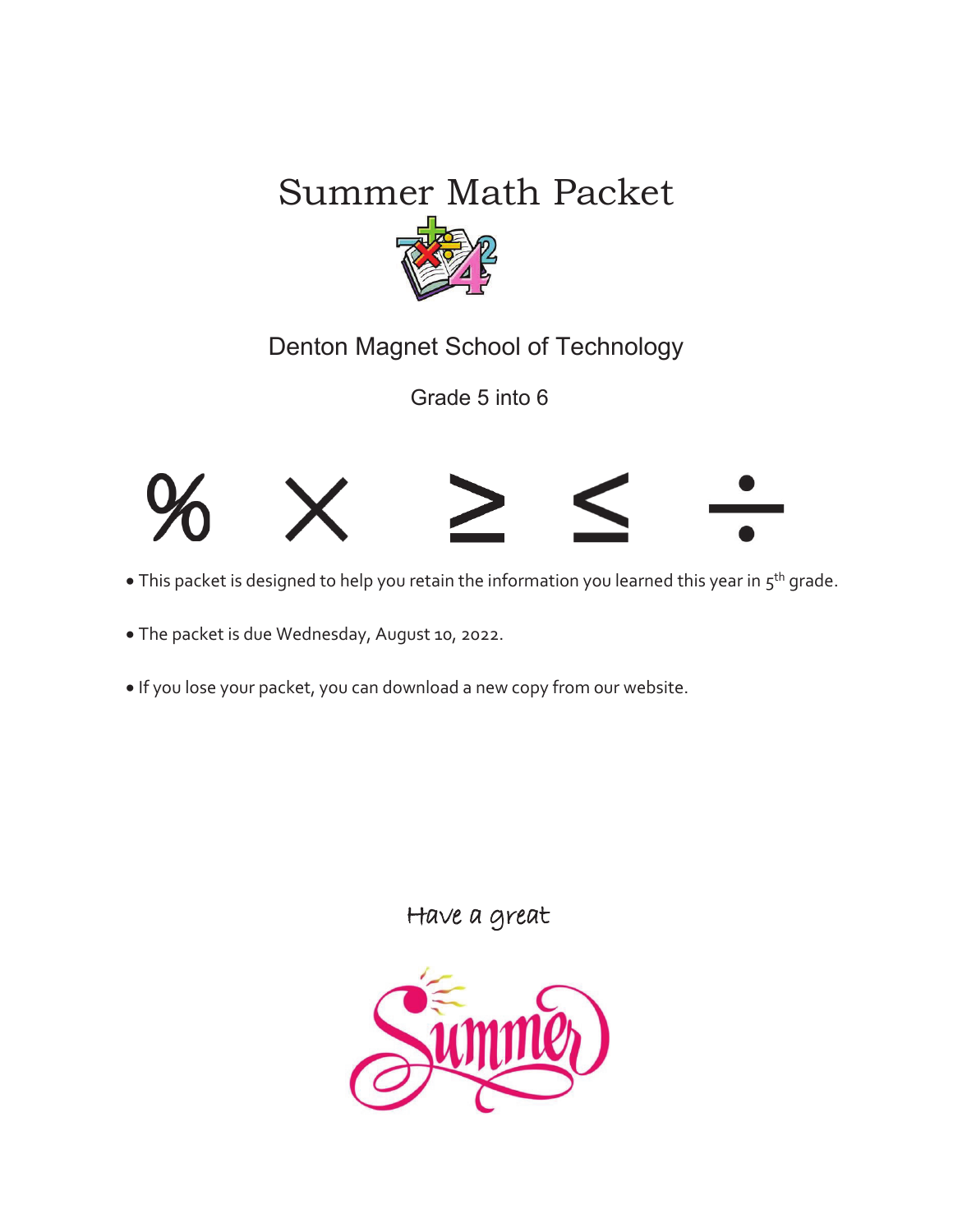## **NO Calculator!** Show work for every problem on separate sheet of paper!

## **Directions: In this first section, you will answer 50 multiple choice questions. Be sure to consider all answers and to read directions** *carefully***.**

- 1. A bus line has 64 buses in its fleet. Each of the buses can seat 85 passengers. How many passengers can the fleet of buses seat at one time?
- (a) 64 (b) 5,440 (c) 5,460 (d) 85
- 2. Guy is reading a science fiction book that is 558 pages long. If he reads 28 pages each day, how many days will it take him to read the book?
- (a) 18 (b) 19 (c) 20 (d) 21
- 3. Find the value of *g* in the equation below.

$$
0.9\,x\,0.5=g
$$

- (a) 4.5 (b) 45 (c) 0.045 (d) 0.45
- 4. Find the sum of the expression below.

$$
3\frac{4}{6} + 6\frac{6}{8}
$$

- (a)  $10\frac{5}{12}$  (b)  $9\frac{10}{24}$  (c)  $9\frac{10}{14}$  (d)  $10\frac{10}{12}$ (d)  $10\frac{10}{12}$
- 5. Solve the expression below.

$$
2\div\frac{1}{6}
$$

(a)  $\frac{1}{3}$  (b) 3 (c)  $\frac{1}{12}$ (c)  $\frac{1}{12}$  (d) 12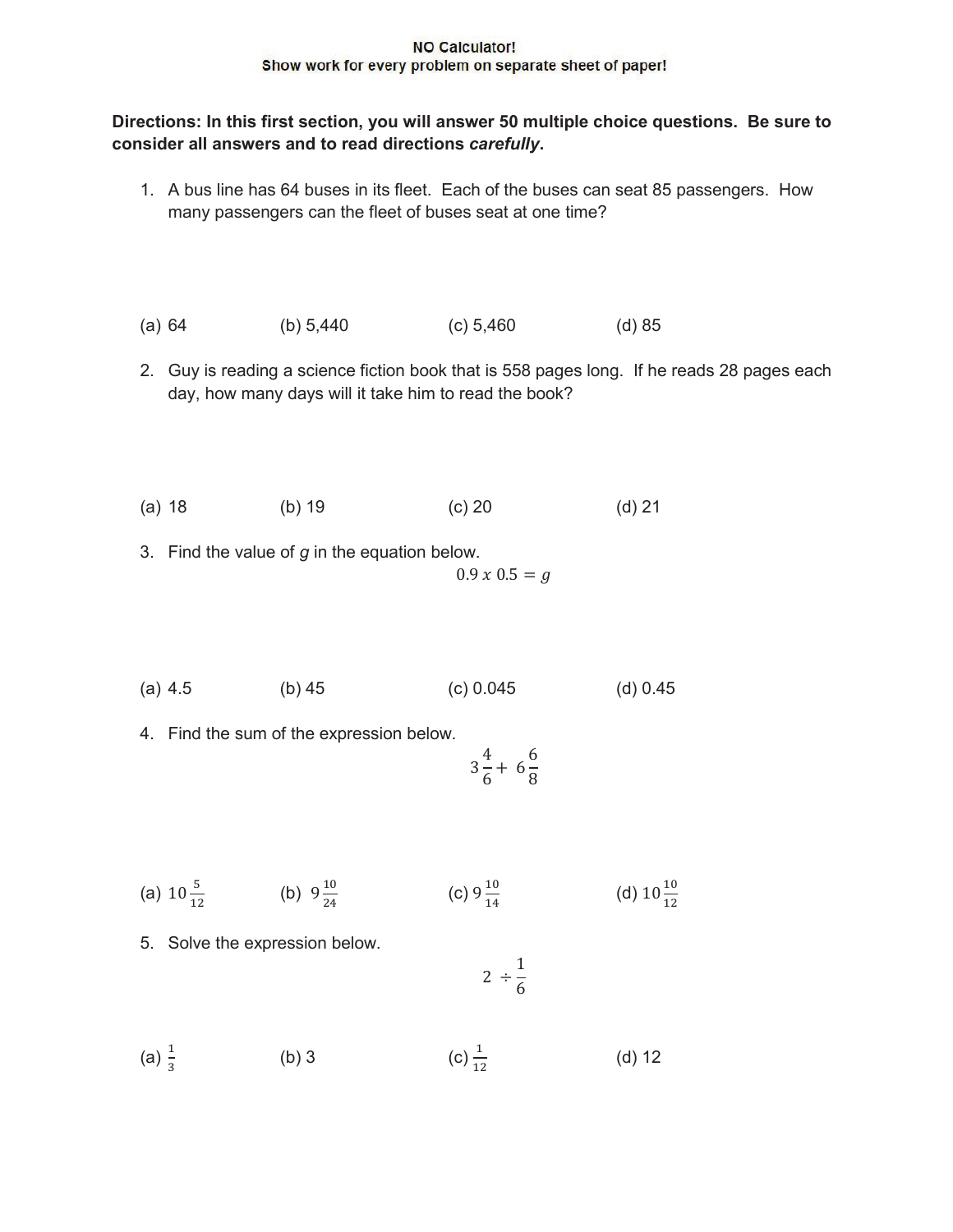6. Which of the following is true for the expression below? Try to answer without solving.

$$
\frac{7}{8} \times 2
$$

(a) Less than 2 (b) Equal to 2 (c) Greater than 2

7. What is 7.951 rounded to the nearest tenth?

(a) 7.9 (b) 8.0 (c) 7.95 (d) 7.90

8. Which expanded form correctly matches 8.03?

(a) 
$$
(8x10) + (3x \frac{1}{100})
$$
  
\n(b)  $(8x1) + (3x \frac{1}{10})$   
\n(c)  $(8x10) + (3x \frac{1}{10})$   
\n(d)  $(8x1) + (3x \frac{1}{100})$ 

9. A box in the shape of a rectangular prism has the dimensions shown below.



What is the volume of the box?

- (a) 36 cubic meters (b) 60 cubic meters (c) 72 cubic meters (d) 84 cubic meters
- 10. Which of the following inequalities is true?

(a) 
$$
0.37 < 0.3
$$
 (b)  $0.3 > 0.298$  (c)  $0.298 < 0.2$  (d)  $0.2 > 0.37$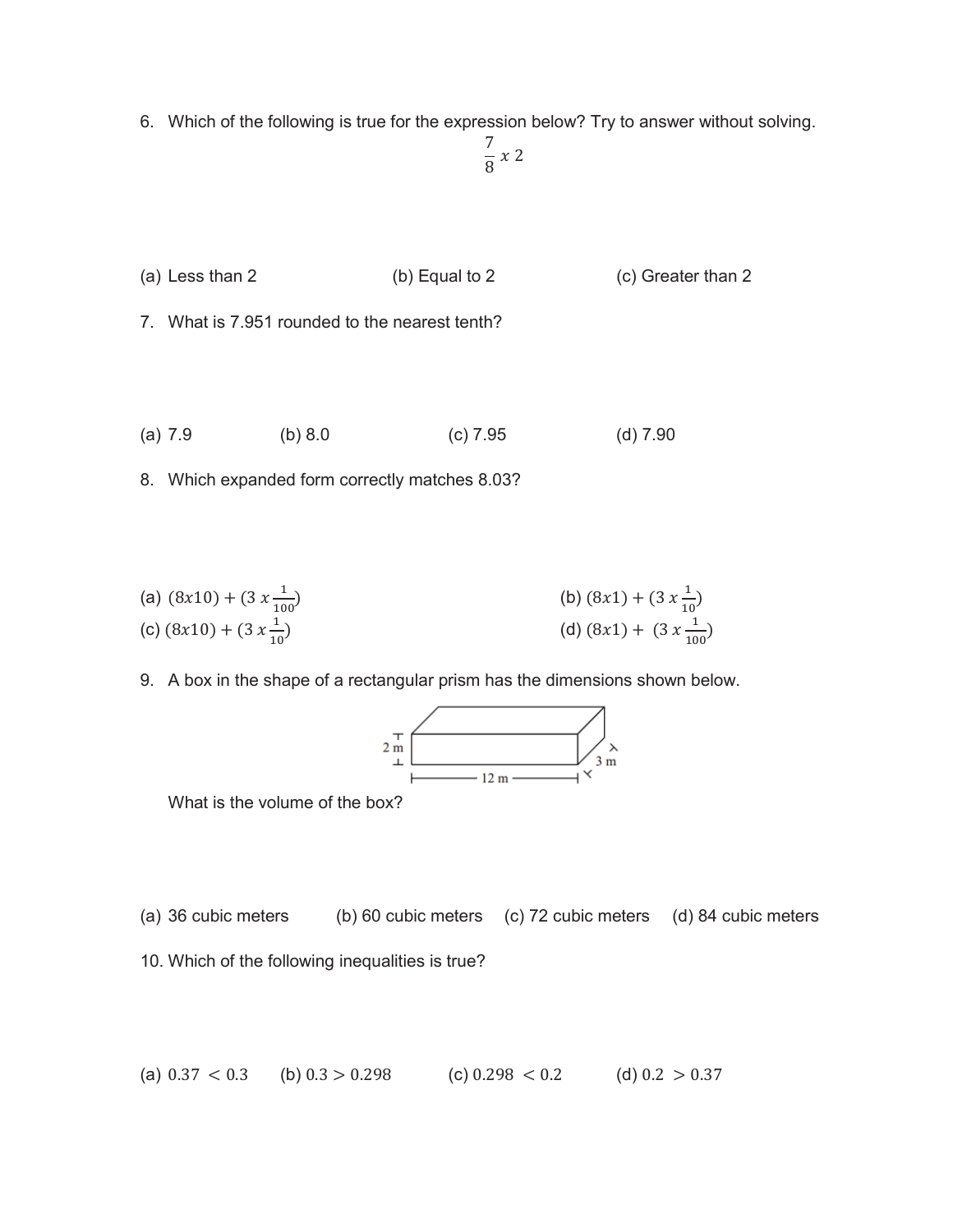- 11. Which of the following statements about quadrilaterals is not true?
- 
- (a) Every square is also a rectangle. (b) Every trapezoid is also a rectangle.
- (c) Every rhombus is also a parallelogram. (d) Every rectangle is also a parallelogram.
- 12. A scale rounds the weights of objects to the nearest tenth of a pound. What is 53.864 pounds rounded to the nearest tenth of a pound?
- (a) 53.8 pounds (b) 53.9 pounds (c) 53.86 pounds (d) 53.87 pounds
- 13. Ms. Montano asked her students to solve the equation shown in the box below.

|--|

- (a) 1 (b)  $\frac{4}{10}$  (c)  $\frac{20}{21}$  (d)  $\frac{4}{7}$
- 14. The ordered pair (4, 7) gives the location of a point on the coordinate plane. What is the first step to take in locating the point?
- (a) Starting at the origin, move 4 units to the right.
- (b) Starting at the origin, move 4 units to the left.
- (c) Starting at the origin, move 4 units up.
- (d) Starting at the origin, move 4 units down.
- 15. Which of the following expressions has a product that contains 6 zeros?
- (a)  $6 \times 10^4$  (b)  $8.3 \times 10^5$  (c)  $2.4 \times 10^6$  (d)  $41 \times 10^6$
- 16. The floor of Juan's storage unit is in the shape of a rectangle with a length of 10 feet and a width of 8 feet. The height of the storage unit is 9 feet. What is the volume of the storage unit?
- (a) 242  $\text{ft}^3$ (b) 360  $\rm ft^3$ (c) 484  $\rm{ft}^{3}$ (d) 720  $\text{ft}^3$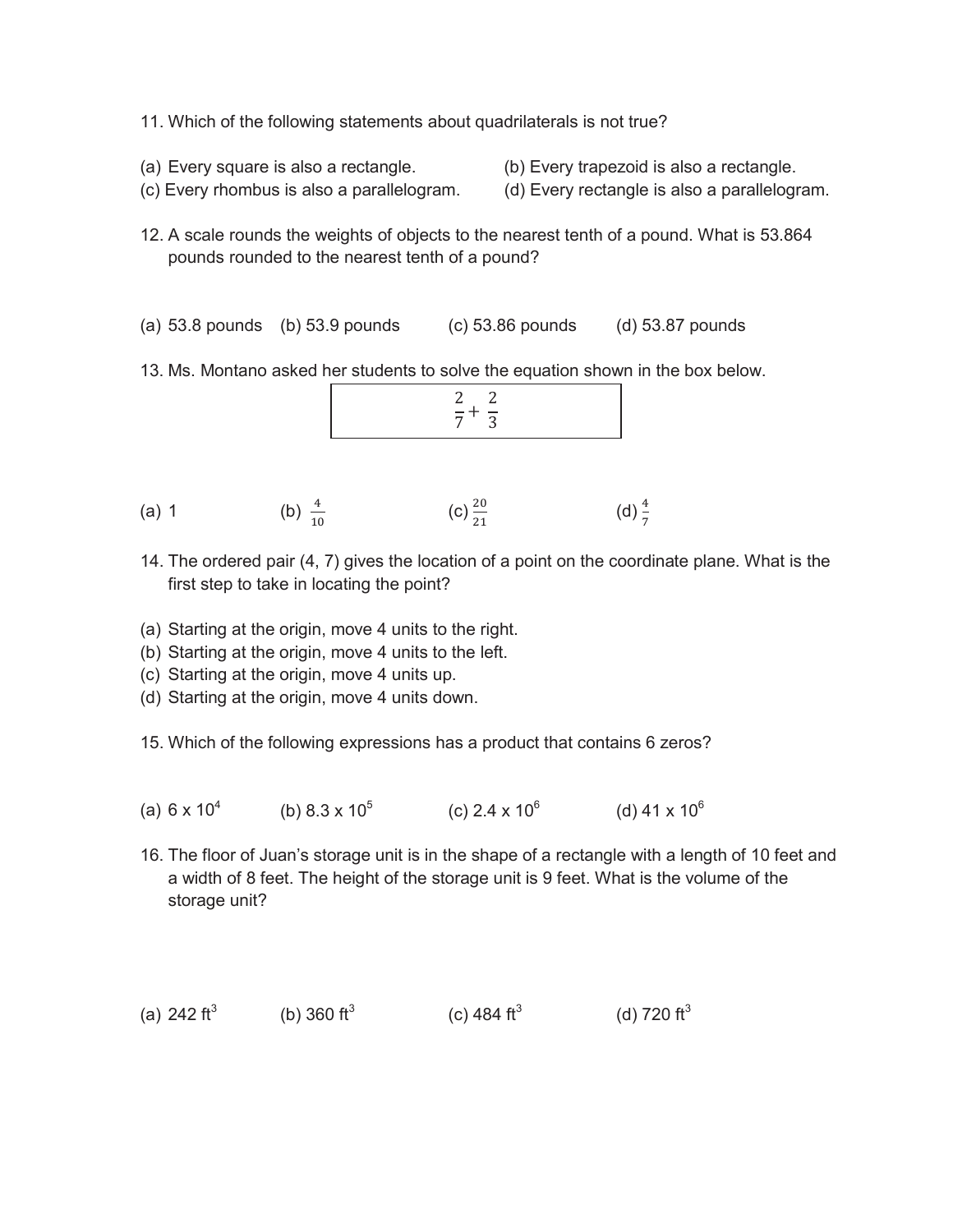17. A group of 4 friends are sharing a package of 7 chocolate bars. If the package is divided equally among the friends, how much chocolate should each friend get?

(a) 
$$
7\frac{1}{4}bars
$$
 (b)  $4\frac{1}{3}bars$  (c)  $3\frac{1}{2}bars$  (d)  $1\frac{3}{4}bars$ 

18. Which of the following is equivalent to 4.063?

(a) 
$$
4 + 0.6 + 0.3
$$
 (b)  $4 + 0.6 \, 0.03$  (c)  $4 + 0.06 + 0.03$  (d)  $4 + 0.06 + 0.003$ 

19. Which of the following equations is true?

(a) 
$$
10^3 = 3 \times 10
$$
 (b)  $10^3 = 3 \times 10 + 10$  (c)  $10^3 = 10 \times 10 \times 10$  (d)  $10^3 = 10 + 10 + 10$ 

20. Carlos cuts ½ yard of ribbon into 3 equal pieces. What is the length of each piece of ribbon?

(a) 
$$
\frac{1}{6}
$$
 yard (b)  $\frac{1}{3}$  yard (c)  $\frac{3}{2}$  yards (d) 3 yards

21. Which of the following statements is true about every isosceles right triangle?

- (a) It has three acute angles. (b) It has no obtuse angles.
- (c) It has three equal sides. (d) It has no equal sides.
- 22. What is 26.387 rounded to the nearest tenth?
- (a) 30.0 (b) 26.4 (c) 26.39 (d) 26.30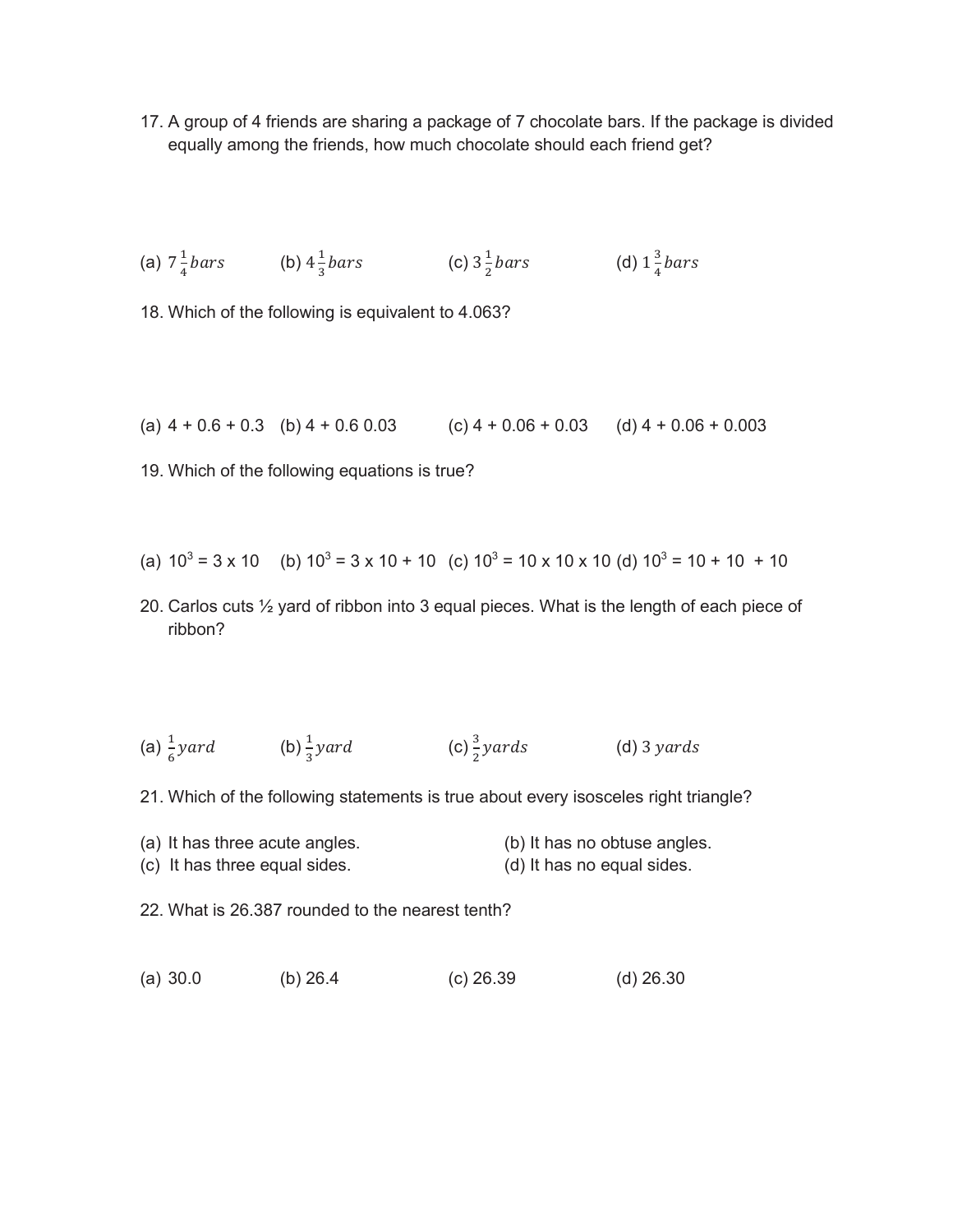23. What is the value of the expression below when  $p = 10$ ?

$$
(20+30) \div p
$$

- (a) 2 (b) 5 (c) 23 (d) 60
- 24. Eva has 2 liters of juice and some glasses. She will pour ¼ liter of juice into each glass. What is the total number of glasses Eva can fill with the juice?
- (a) 6 (b) 7 (c) 8 (d) 9
- 25. Tess evaluated an expression by subtracting 6 from 15 and then multiplying the result by 4. Which of the following could be the expression Tess evaluated?
- (a)  $(4 \times 6) 15$  (b)  $4 \times (15 6)$  (c)  $(6 + 15) \times 4$  (d) 6 x (15 4)

26. Which of the following types of quadrilaterals always has perpendicular sides?

- (a) Rhombus (b) Rectangle (c) Trapezoid (d) Paralellogram
- 27. What digit is in the hundredths place of 1.258?
- (a) 1 (b) 2 (c) 5 (d) 8
- 28. A science museum has a fish tank in the shape of a rectangular prism.

|                             | • It has a length of 8 feet. |  |
|-----------------------------|------------------------------|--|
| • It has a width of 3 feet. |                              |  |
|                             | .                            |  |

• It has a height of 4 feet.

What is the volume of the fish tank?

(a) 15 ft<sup>3</sup> (b) 30 ft<sup>3</sup> (c) 96  $\text{ft}^3$ (d) 136  $\text{ft}^3$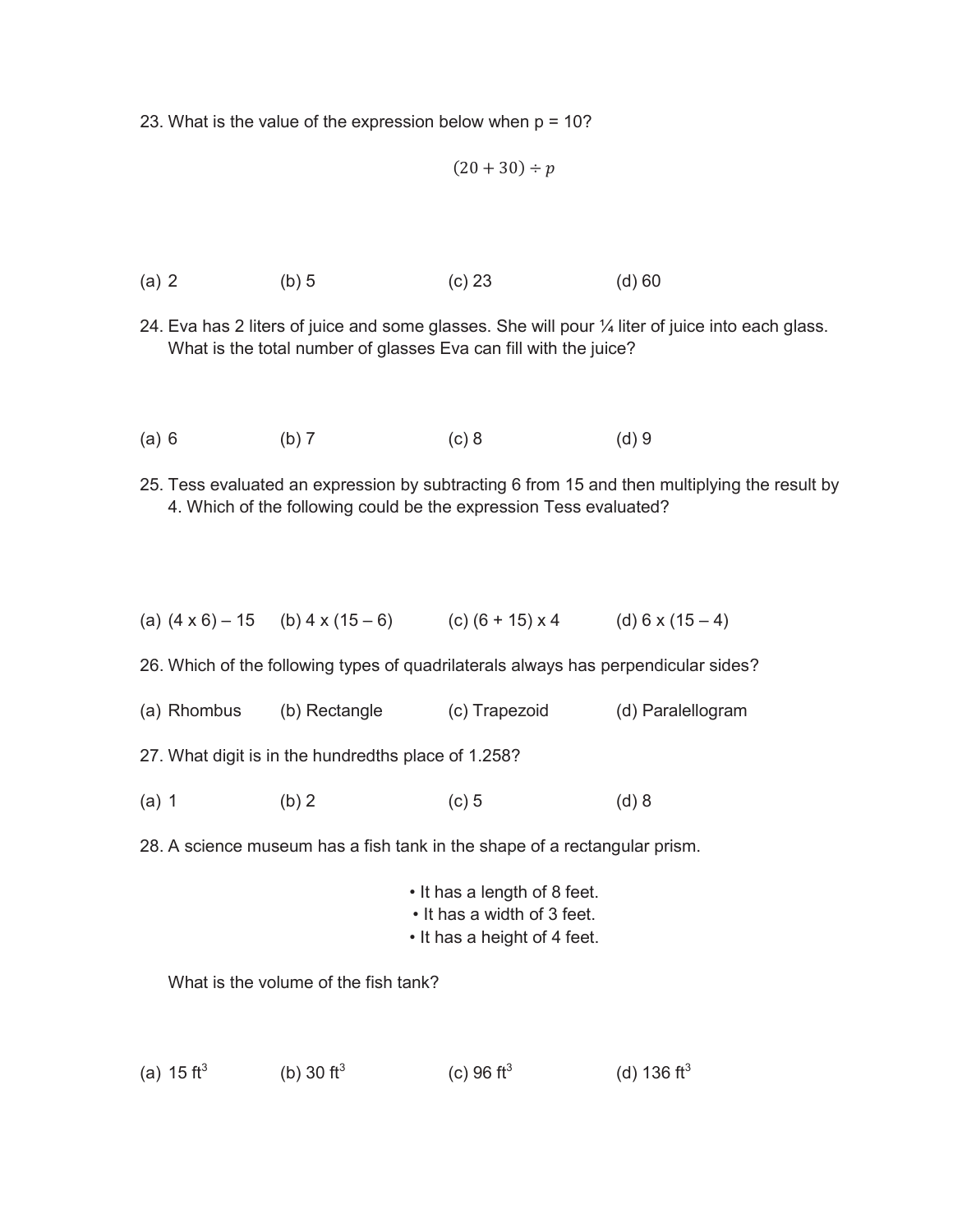29. What is the value of the expression below?

 $6 - (1 x 4) - 2$ 

(a) 0 (b) 4 (c) 10 (d) 18

30. Which statement about quadrilaterals is true?

- (a) Every rectangle is also a parallelogram.
- (b) Every parallelogram is also a rectangle.
- (c) Every rectangle is also a rhombus.
- (d) Every rhombus is also a rectangle.
- 31. The floor of Lucy's classroom is in the shape of a rectangle. It is 20 yards long and its area is 180 square yards. What is the width of Lucy's classroom?
- (a) 9 yards (b) 18 yards (c) 50 yards (d) 70 yards
- 32. Javier drew the quadrilateral shown below.



How many lines of symmetry does Javier's quadrilateral appear to have?

- (a) 0 (b) 1 (c) 2 (d) 4
- 33. Ginny sells popcorn at basketball games. The expression below represents the total amount of money Ginny will have if she sells p bags of popcorn.

$$
(2.50 \times p) + 5.00
$$

What is the total amount of money Ginny will have if she sells 20 bags of popcorn?

(a) \$7.50 (b) \$27.50 (c) \$55.00 (d) \$62.50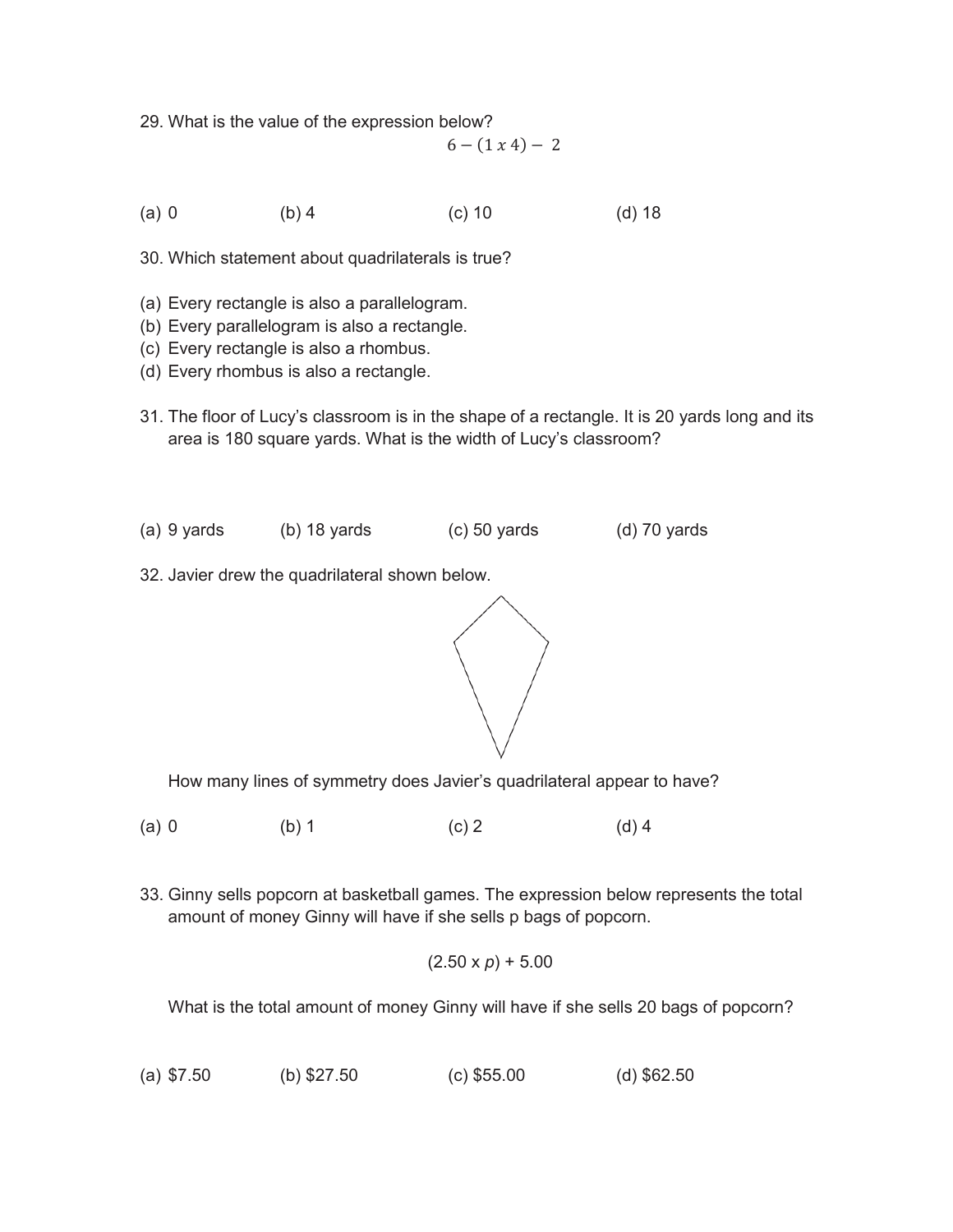- 34. A pyramid has five faces. Four of the faces are congruent equilateral triangles. What is the shape of the fifth face?
- (a) a square (b) a right triangle (c) an equilateral triangle (d) a rectangle
- 35. An earthworm has a length of 12.8 centimeters. What is the length, in millimeters, of the earthworm?
- (a) 0.128 millimeters (b) 1.28 millimeters (c) 128 millimeters (d) 1280 millimeters
- 36. Pat bought one of each of the items in the table below.

| <b>Item</b>        | Cost    |
|--------------------|---------|
| <b>Blender</b>     | \$34.88 |
| Coffeemaker        | \$29.95 |
| <b>Can Opener</b>  | \$14.29 |
| <b>Rice Cooker</b> | \$30.25 |

**Items Pat Bought** 

Which of the following sums is closest to the total cost, in dollars, of the four items that Pat bought?

(a)  $35 + 30 + 14 + 30$  (b)  $34 + 29 + 14 + 30$  (c)  $35 + 30 + 15 + 31$  (d)  $30 + 30 + 10 + 30$ 

37. Which of the following is equivalent to the expression below?

$$
\frac{2}{5} + \frac{1}{4}
$$

(a) 
$$
\frac{2}{20}
$$
 \t\t (b)  $\frac{3}{20}$  \t\t (c)  $\frac{9}{20}$  \t\t (d)  $\frac{13}{20}$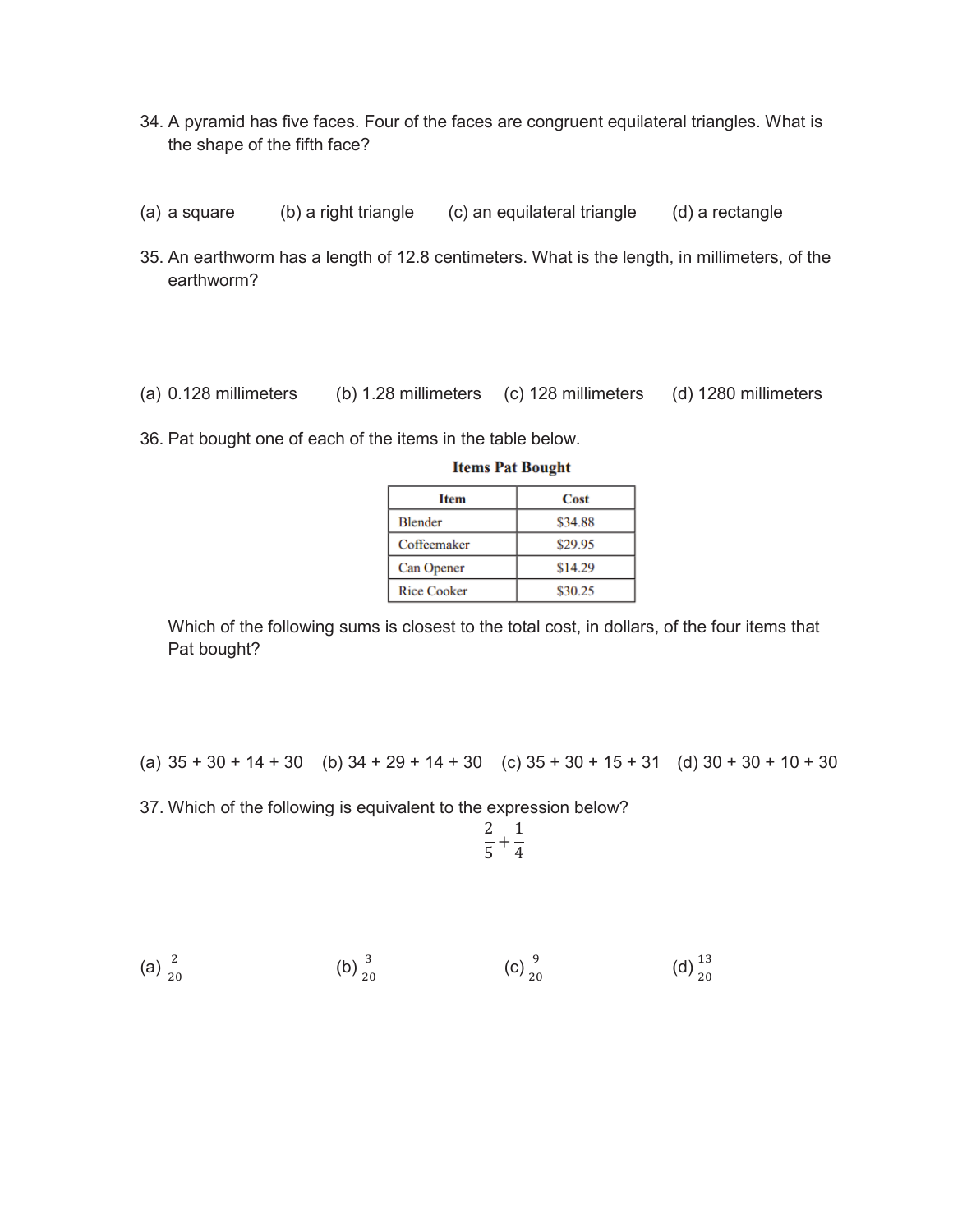38. Edgar used congruent squares to make a checkerboard, as shown below.



The sides of each square have a length of 3 inches. What is the perimeter of Edgar's checkerboard?

- (a) 72 inches (b) 96 inches (c) 288 inches (d) 576 inches
- 39. Felicia drew a polygon.
	- Each side of her polygon has the same length.
	- There are no parallel sides in her polygon.

Which of the following could be the polygon Felicia drew?

- (a) Equilateral triangle (b) Right triangle (c) Trapezoid (d) Rhombus
- 40. In Edward's class,  $\frac{18}{24}$  of the students like swimming better than they like running. What is  $\frac{18}{24}$  in simplest form?
- (a)  $\frac{2}{3}$ (b)  $\frac{3}{4}$  $(c)$   $\frac{6}{8}$  $(d) \frac{9}{12}$
- 41. It was reported that 6,437,193 people were living in Massachusetts in 2006. What is the value of 4 in 6,437,193?
- (a) Four million (b) Forty thousand (c) Four hundred million (d) Four hundred thousand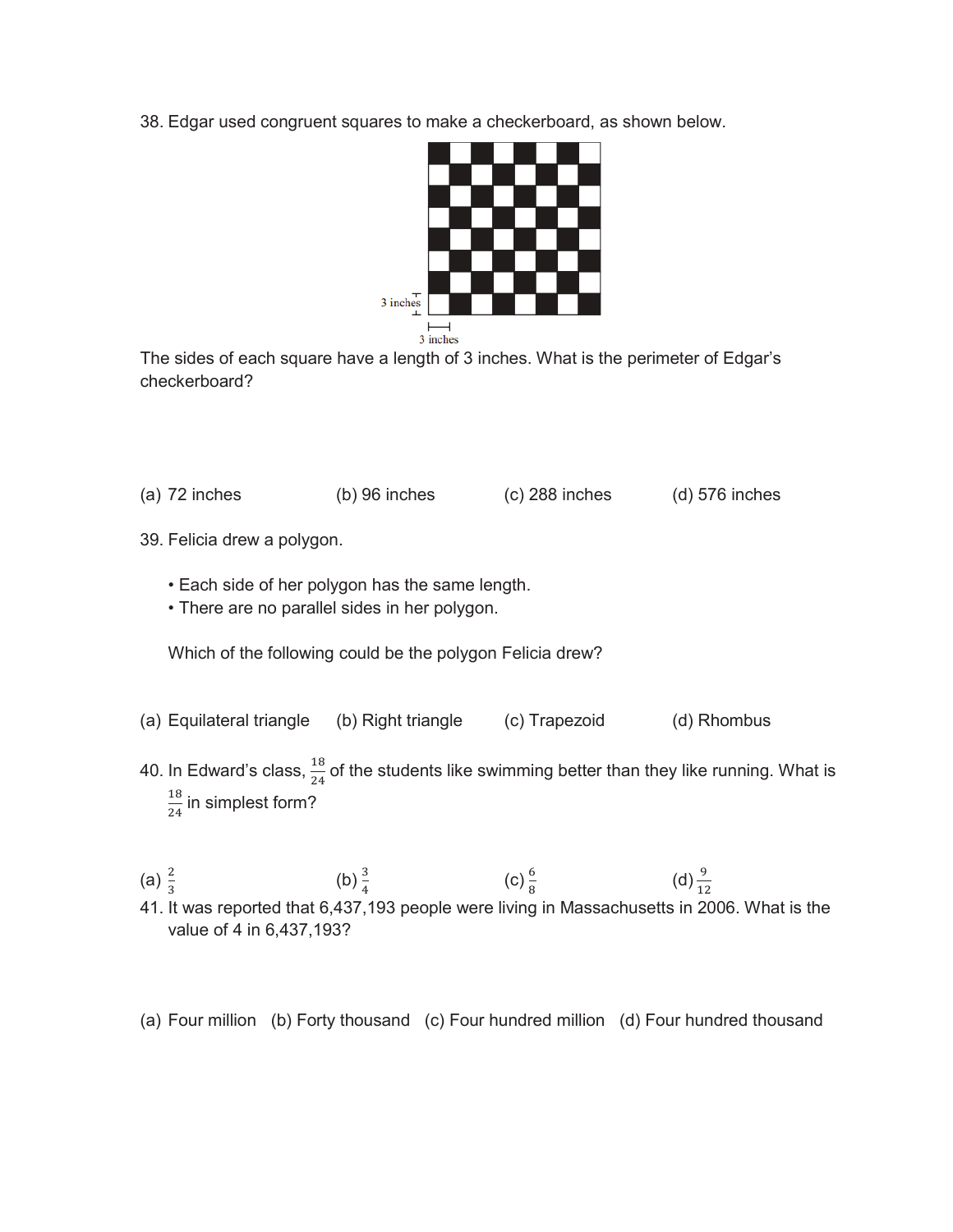42. Ari wrote the pattern below.

2, 14, 98, 686 . . .

Which of the following could be the rule for Ari's pattern?

- (a) Add 14 (b) Add 12 (c) Multiply by 14 (d) Multiply by 7
- 43. Yuan needs 2 $\frac{3}{4}$  cups of milk for a recipe. Which of the following is another way to write  $2\frac{3}{4}$ ?
- (a)  $\frac{9}{4}$  (b)  $\frac{11}{4}$  (c)  $\frac{18}{4}$  (d)  $\frac{23}{4}$ (d)  $\frac{23}{4}$
- 44. The graph below represents the depth, in meters, that a submarine dove over time.



The submarine started diving at 6:00 a.m. Based on the graph, what time did the submarine reach a depth of 100 meters?

- (a) 6:00 am (b) 6:20 am (c) 6:50am (d) 8:00am
- 45. Matthew wants to put 75 photos in a photo album. A full page can hold 6 photos. What is the total number of photos that Matthew will have left over after he fills all of the pages that he can with 6 photos on each page?

(a) 3 (b) 5 (c) 6 (d) 12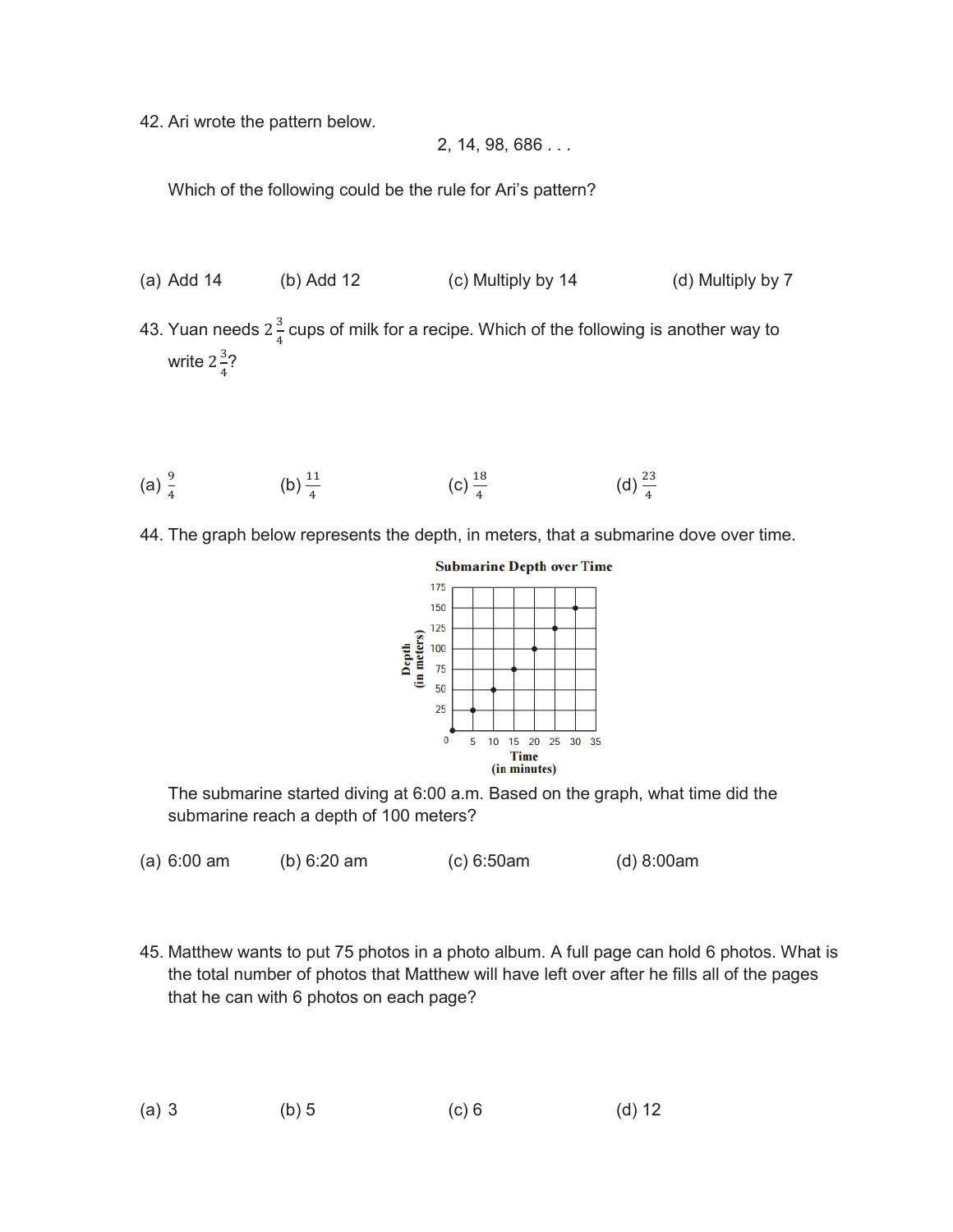46. Which of the following numbers is a common multiple of 6 and 8?

- (a) 12 (b) 16 (c) 24 (d) 30
- 47. Rafael can make 30 jars of applesauce from 2 bushels of apples. What is the total number of jars of applesauce that Rafael can make from 5 bushels of apples?
- (a) 60 (b) 75 (c) 150 (d) 300
- 48. Which expression is equal to  $\frac{7}{8}$ ?
- (a) 8 7 (b) 7 x 8 (c)  $\frac{8}{7}$ (d)  $7 \div 8$
- 49. Which explanation about figures is correct?
- (a) All rhombuses are parallelograms. Parallelograms have 2 pairs of parallel sides. Therefore, all rhombuses have 2 pairs of parallel sides.
- (b) All rhombuses are parallelograms. Parallelograms have exactly 1 pair of parallel sides. Therefore, all rhombuses have exactly 1 pair of parallel sides.
- (c) Only some rhombuses are parallelograms. Parallelograms have 2 pairs of parallel sides. Therefore, only some rhombuses have 2 pairs of parallel sides.
- (d) Only some rhombuses are parallelograms. Parallelograms have exactly 1 pair of parallel sides. Therefore, only some rhombuses have exactly 1 pair of parallel sides.
- 50. Isabel lives  $\frac{3}{4}$  mile from school. Janet lives  $\frac{2}{3}$  mile from school. How much farther, in miles, does Isabel live from school than Janet?

(a) 
$$
\frac{1}{4}
$$
 mile (b)  $\frac{1}{3}$  mile (c)  $\frac{1}{7}$  mile (d)  $\frac{1}{12}$  mile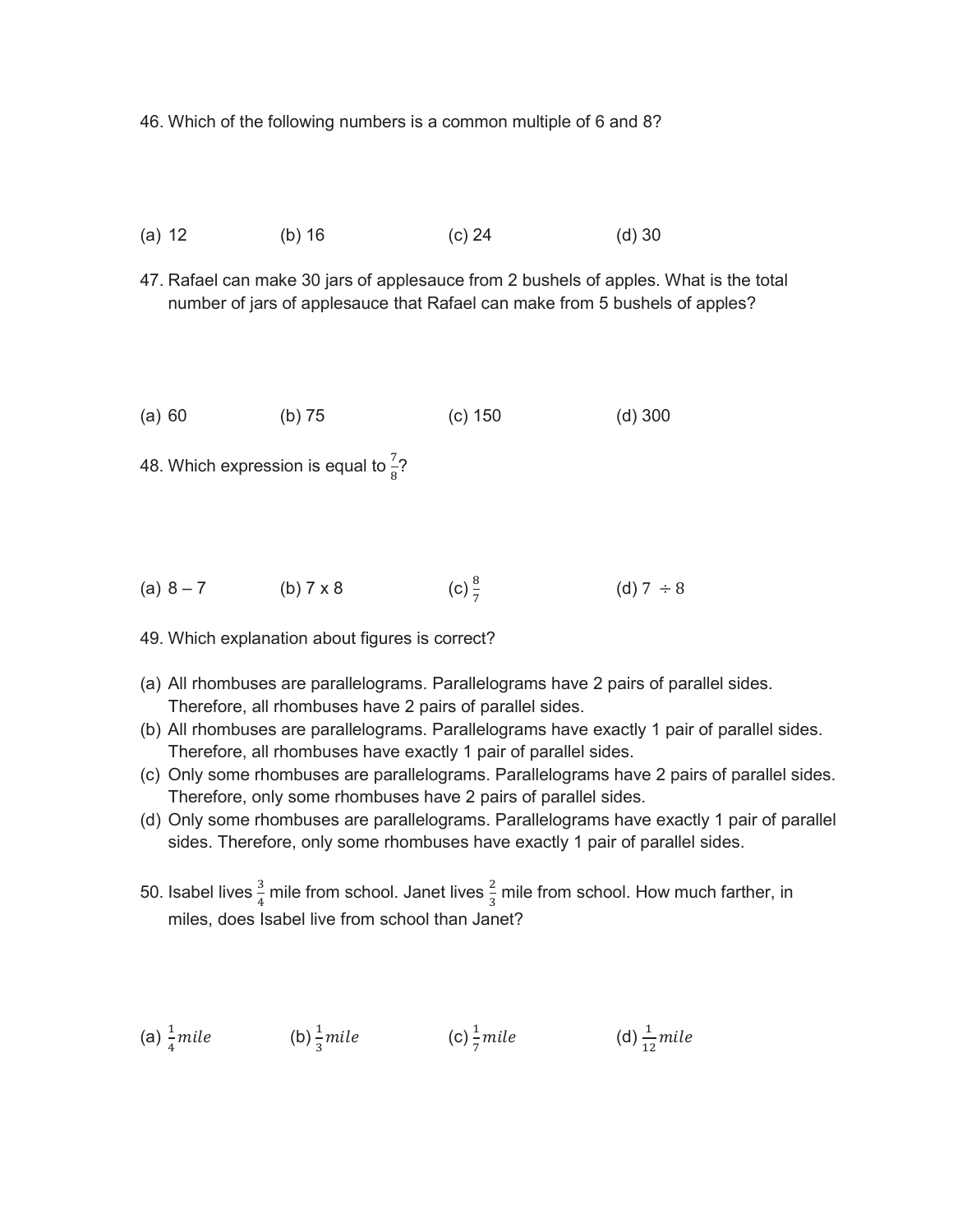## **Directions: In this next section, you will answer 20 short answer questions. Be sure to read directions** *carefully* **and show your work.**

- 51. Spencer wants to put his 2,188 stamps in a binder. Each page in the binder holds 24 stamps. How many stamps will be on the last page in the binder?
- 52. Maya is mailing 3 gifts to her granddaughter for her birthday. The weights of the gifts were 4.5 pounds, 2.75 pounds, and 0.68 pounds. What is the total weight of the gifts?
- 53. Rick has 35 oranges. He divides them equally into 7 bags. What fraction represents the number of oranges Rick puts in each bag?
- 54. Dana had 2 feet of ribbon. She cut the ribbon into 5 equal pieces to make large bows. How long is each piece of ribbon?
- 55. How many ¼ mile segments are in a 3 mile relay?
- 56. It snowed 37 ¾ inches of snow last year, which is 2 times more snow than average. What is the average snowfall?
- 57. Draw a number line to show the integers between -10 and 10.
- 58. The value of the 7 in 27,459 is how many times the value of the 7 in 40,735?
- 59. Judy spent  $\frac{1}{2}$  of her savings on a bicycle and  $\frac{2}{5}$  of her savings on a helmet. What is the total fraction of her savings that Judy spent on a bicycle and a helmet?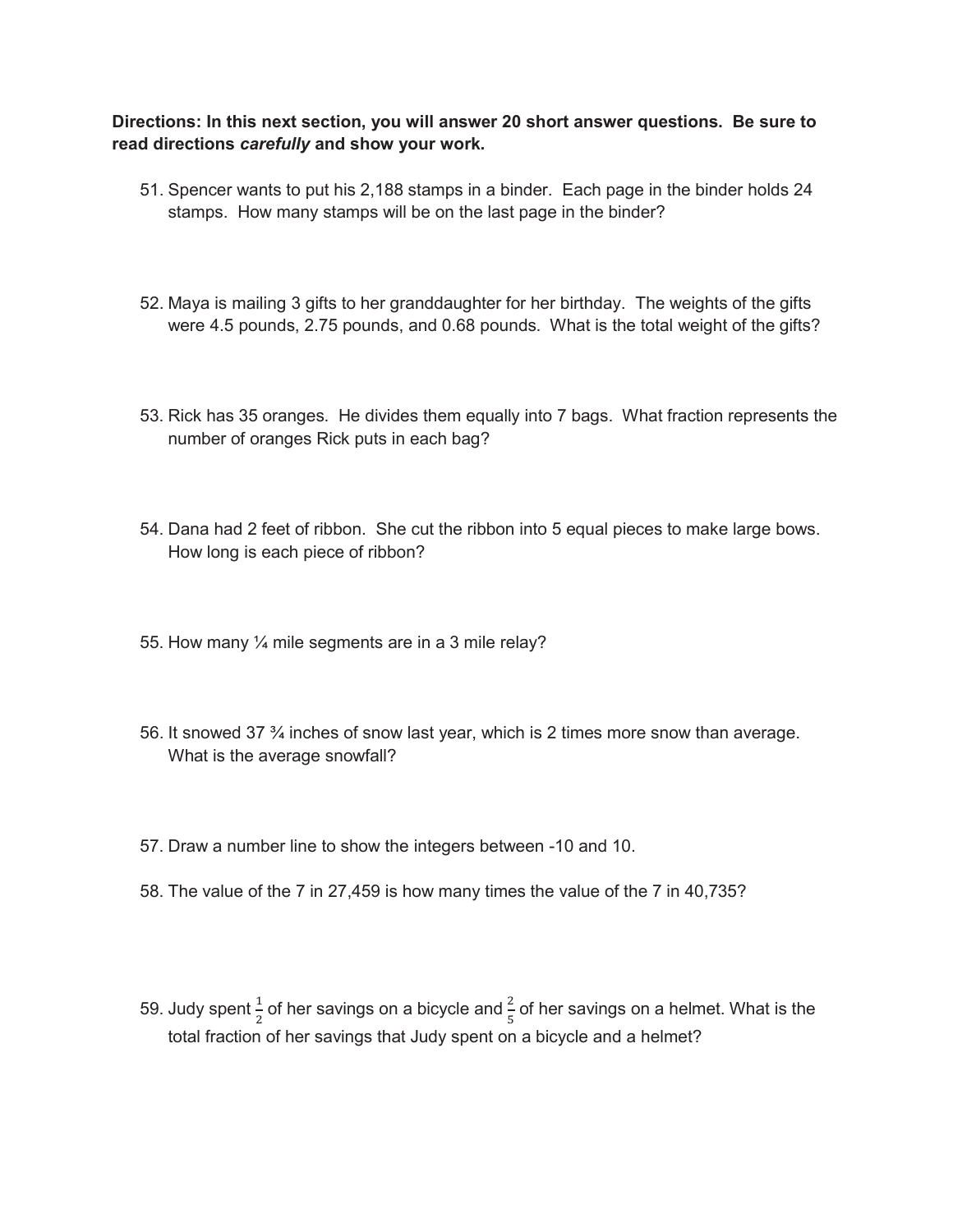60. The dimensions of a rectangular prism are shown below.



What is the volume, in cubic feet, of the rectangular prism?

- 61. Fritz did 875 sit-ups in 7 days. He did the same number of sit-ups each day. What is the total number of sit-ups Fritz did each day?
- 62. Tiesha plotted points J, K, and L on a coordinate grid, as shown below.



Tiesha wants to plot point M so that points J, K, L, and M form the vertices of a square. What ordered pair represents the best location for Tiesha to plot point M?

- 63. One megaton is equivalent to 1,000,000 tons. What is 1,000,000 written as a power of ten?
- 64. Write a mixed number that is greater than  $\frac{12}{4}$  and less than  $\frac{15}{4}$ .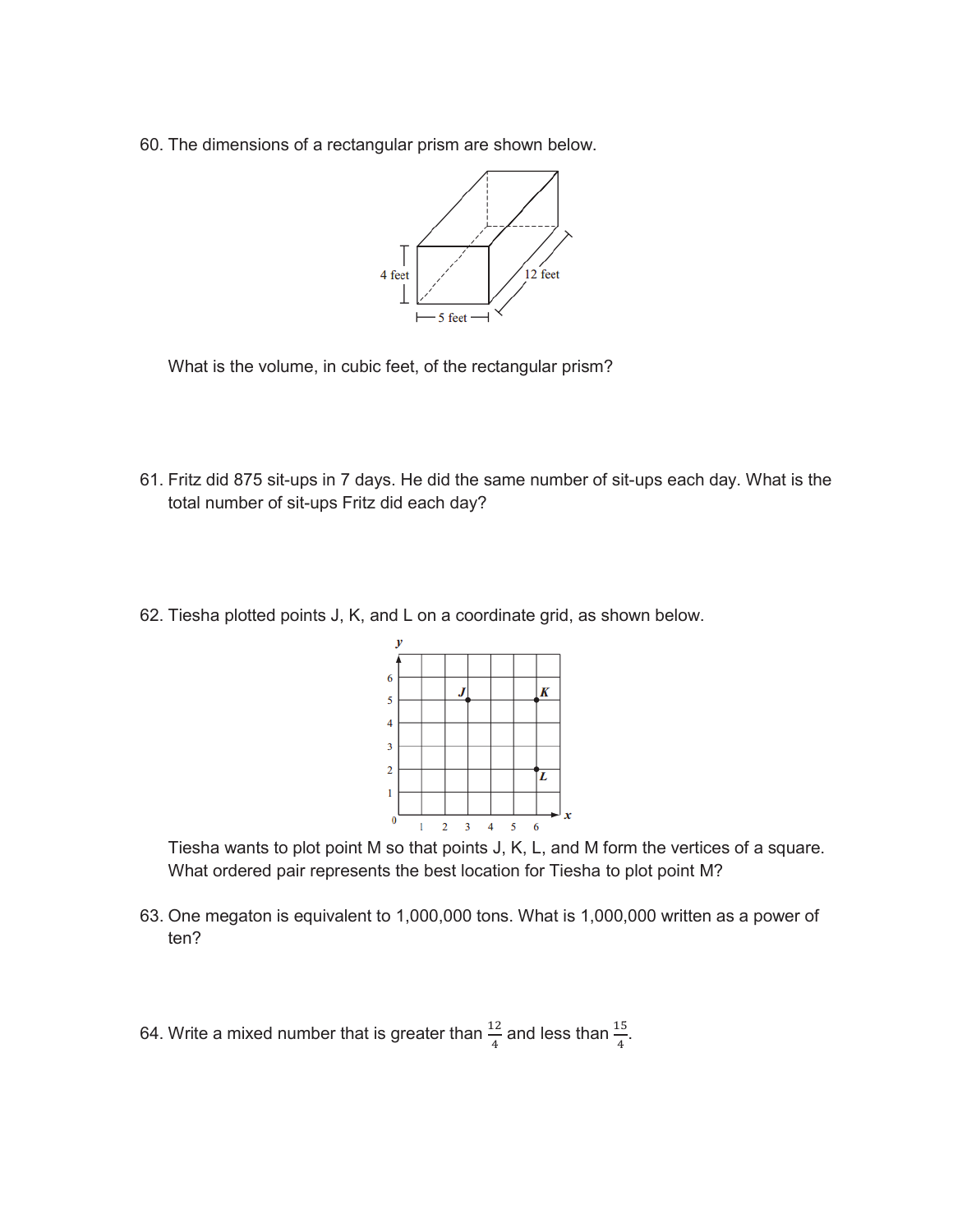- 65. Walter made a pyramid with a base that was a square. What was the total number of edges in Walter's pyramid?
- 66. What is the value of the expression below?  $3x(8+16) \div 4$
- 67. The rectangular prism shown is made from cubes. Each cube is 1 cubic unit.



What is the volume, in cubic units, of the rectangular prism?

68. What is the product of 463 and 1,945?

69. Solve the expression below.

$$
\frac{3}{4} + \frac{4}{5} - \frac{7}{10}
$$

70. What is the sum of 5.63 and 14.37?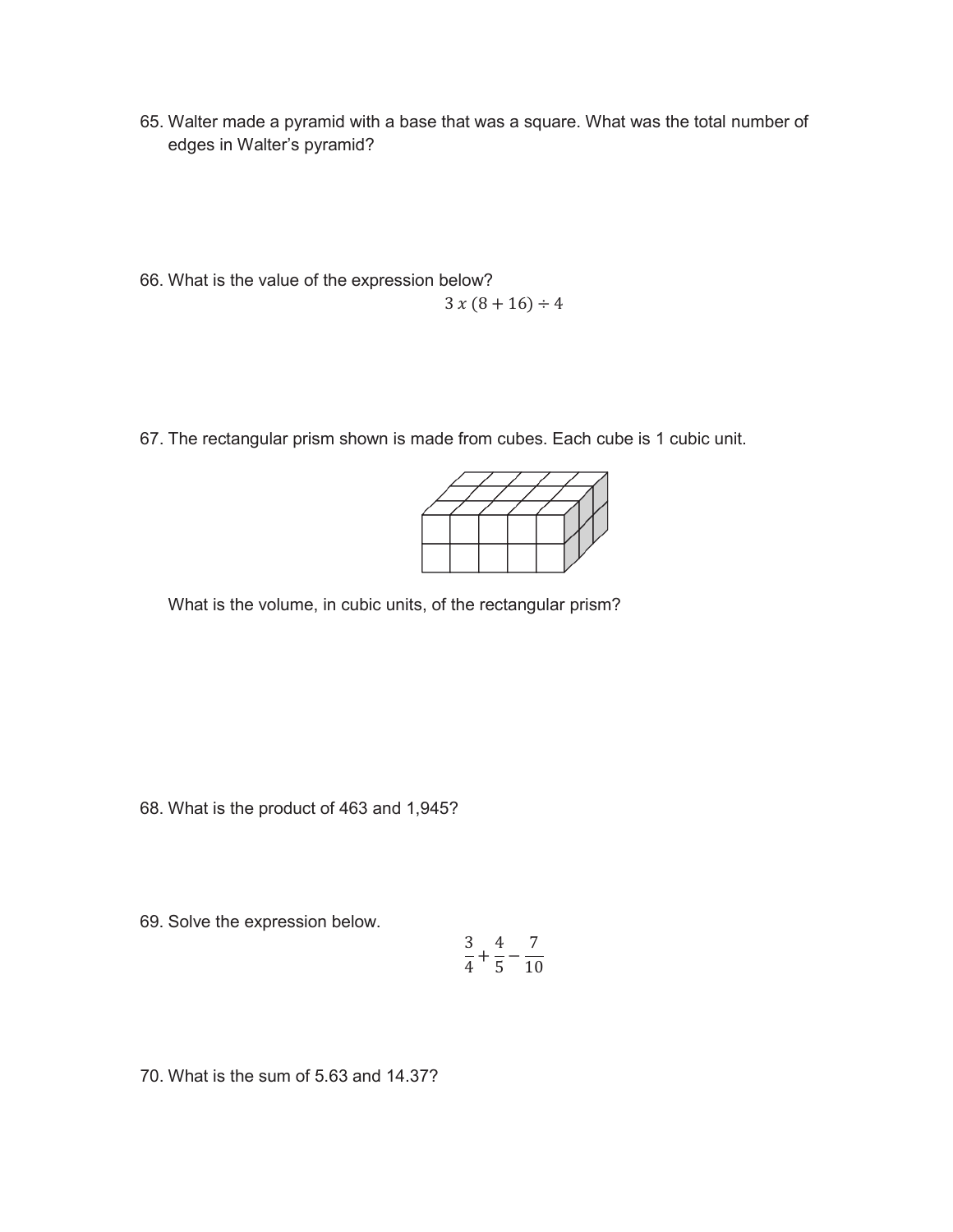**Directions: In this next section, you will answer 3 open response questions. Be sure to read directions** *carefully* **and to answer each question completely. Show your work and circle your answer.**

71. Carolina is twice as old as her brother Diego will be in 3 years. Diego is 4 years old now. The expression below shows how to find Carolina's age, in years.

 $2 \times (4 + 3)$ 

(a) What is Carolina's age, in years? Show or explain how you got your answer.

Carolina's sister, Marisol, is three times as old as Diego was 2 years ago.

(b) Write an expression using numbers and operations to represent Marisol's age, in years.

(c) What is Marisol's age, in years? Show or explain how you got your answer.

The expression below represents the difference, in years, between the ages of Carolina's father and her mother.

$$
(15 \times 3) - [(10 \times 4) - 2]
$$

(d) What is the difference, in years, between the ages of Carolina's father and her mother? Show or explain how you got your answer.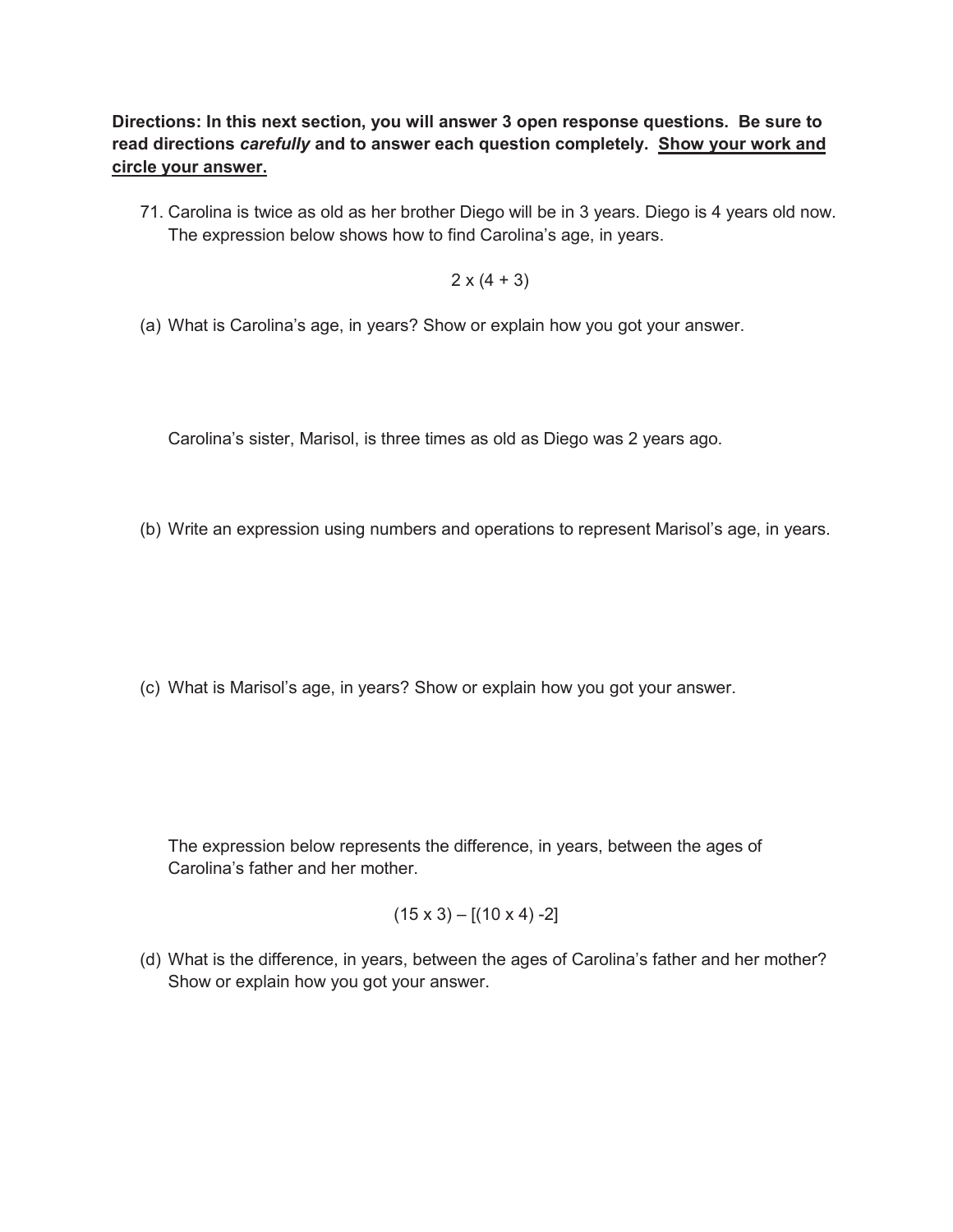- 72. A class of 25 students is going on a field trip. The bus for the field trip will cost a total of \$125. Each student will pay the same amount for the bus.
- (a) What is the cost of the bus for each student? Show your work or explain how you got your answer.

On the field trip, students can purchase a lunch for \$2.75, a bottle of water for \$0.69, a snack for \$1.25, and a T-shirt for \$12.50.

(b) What is the total cost of one lunch, one bottle of water, one snack, and one T-shirt? Show your work or explain how you got your answer.

Harold is going on the field trip. He wants to buy a snack and a T-shirt. Harold has a total of \$13.10.

(c) Does Harold have enough money to buy the snack and the T-shirt? Show your work or explain how you got your answer.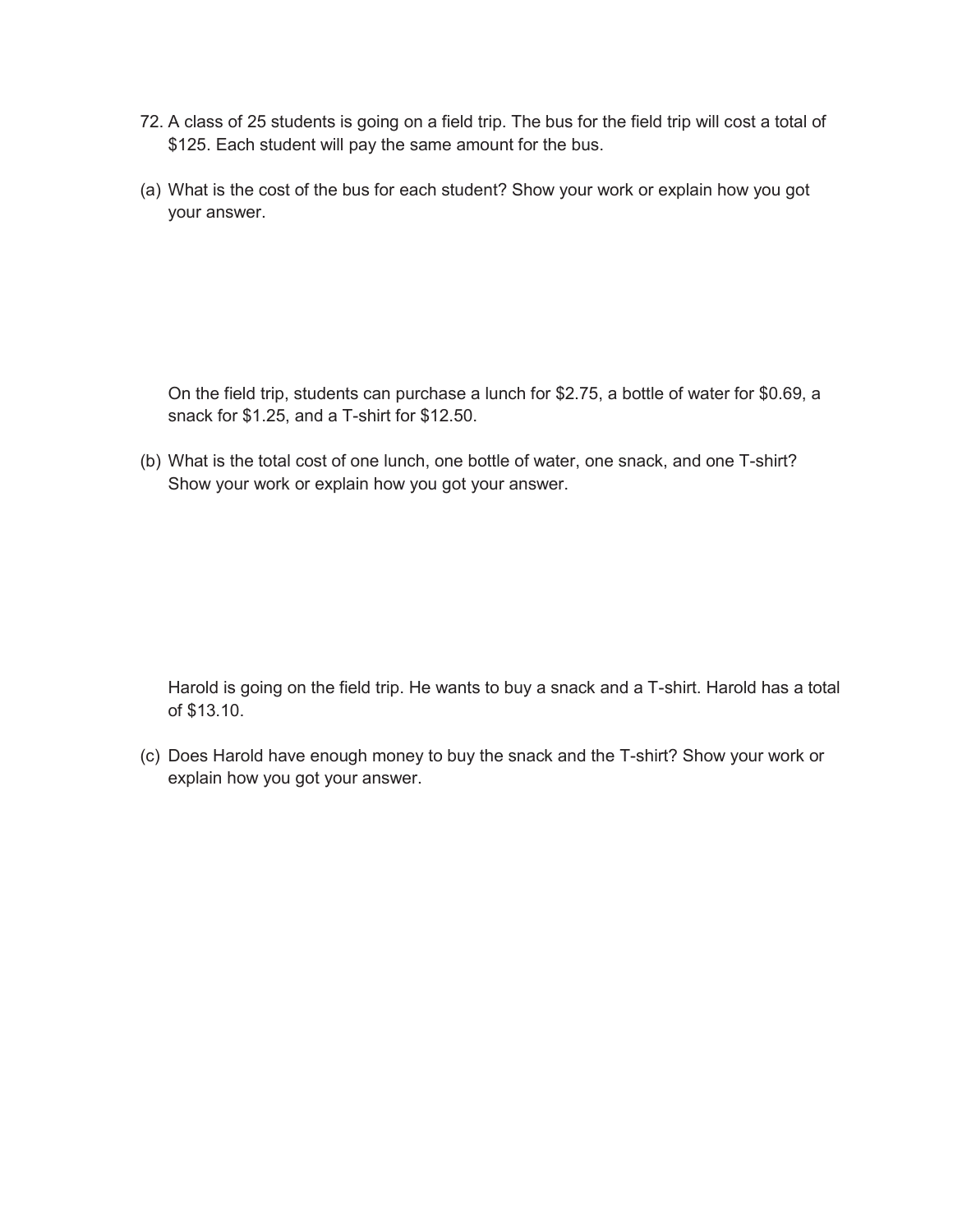- 73. Brenda is making tree costumes for a play. The list below shows the amounts of the different colors of cloth Brenda will use to make one tree costume.
	- $3\frac{5}{8}$  yards brown cloth
	- $2\frac{1}{2}$  yards orange cloth
	- $\frac{2}{3}$  yards yellow cloth
	- (a) What is the difference, in yards, between the amount of orange cloth and the amount of brown cloth that Brenda will use to make one tree costume? Show or explain how you got your answer.

Brenda plans to use brown cloth for the trunk and branches of the tree, and orange and yellow cloth for the leaves.

(b) . What is the total amount of cloth, in yards, Brenda will use to make the leaves of one tree costume? Show or explain how you got your answer.

Brenda wants to make two tree costumes.

(c) What is the total amount of cloth, in yards, Brenda will use to make two tree costumes? Show or explain how you got your answer.